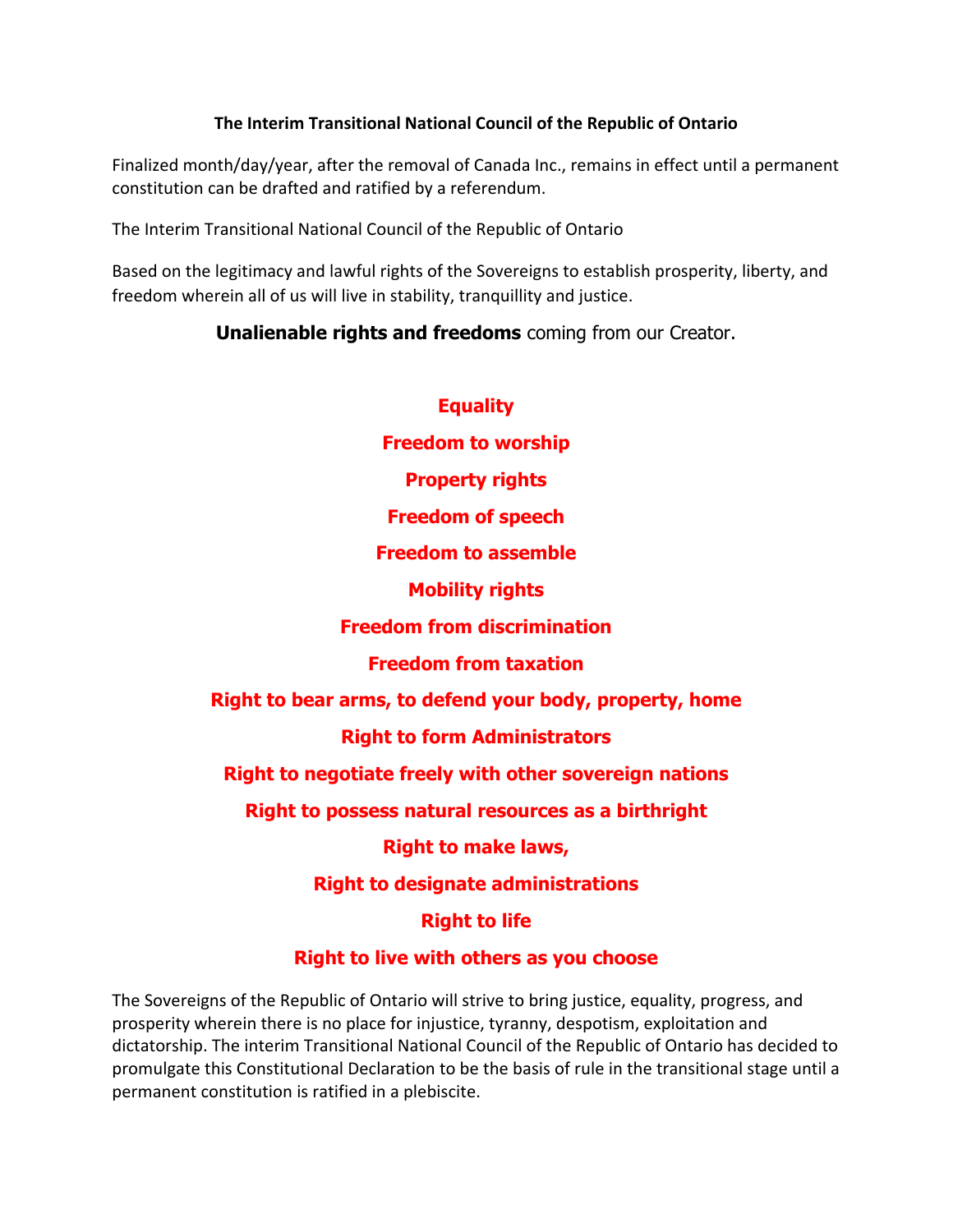#### **Part One:**

#### **General Provisions**

Article (1)

This is the Constitution and structure for a Sovereign independent Republic of Ontario, meaning full national status and full Sovereignty for Ontario under a fully Constitutional Republic system and a written constitution. This being the first known Sovereign Republic of Ontario constitution in history.

#### Article (2)

The Ontario Nation has a natural, universal and unalienable right to Sovereignty, to determine its own relations with other nations, and to develop its life, political, economic and culture, in accordance with its own needs and aspirations. This is the Constitution of the Sovereign Republic of Ontario.

#### Article (3)

The Sovereign Republic of Ontario will exist in the existing territorial borders of Ontario and include all its territorial waters, islands, its inland waters, its lands, its air and airspace.

The national flag shall be determined.

Article (4)

The Sovereign Republic of Ontario will be a fully autonomous Sovereign Republic Independent Nation.

Article (5)

The Sovereign Republic of Ontario will negotiate freely and as an equal with other governments of other lands, nations and will seek mutual understanding and cooperation with all other Nations and its Sovereigns.

#### Article (6)

The family is the basis of society and will be entitled to protection by the Republic of Ontario Constitution. Protect and encourage marriage. Guarantee the protection of motherhood, childhood, handicapped and the elderly. The Constitution will ensure children, youth and all the Sovereigns are protected under Natural Sovereign Law(s).

#### Article (7)

Sovereigns are equal before the Natural Sovereign Law(s). They will enjoy equal rights, the same opportunities, and be subject to the same obligations, without discrimination.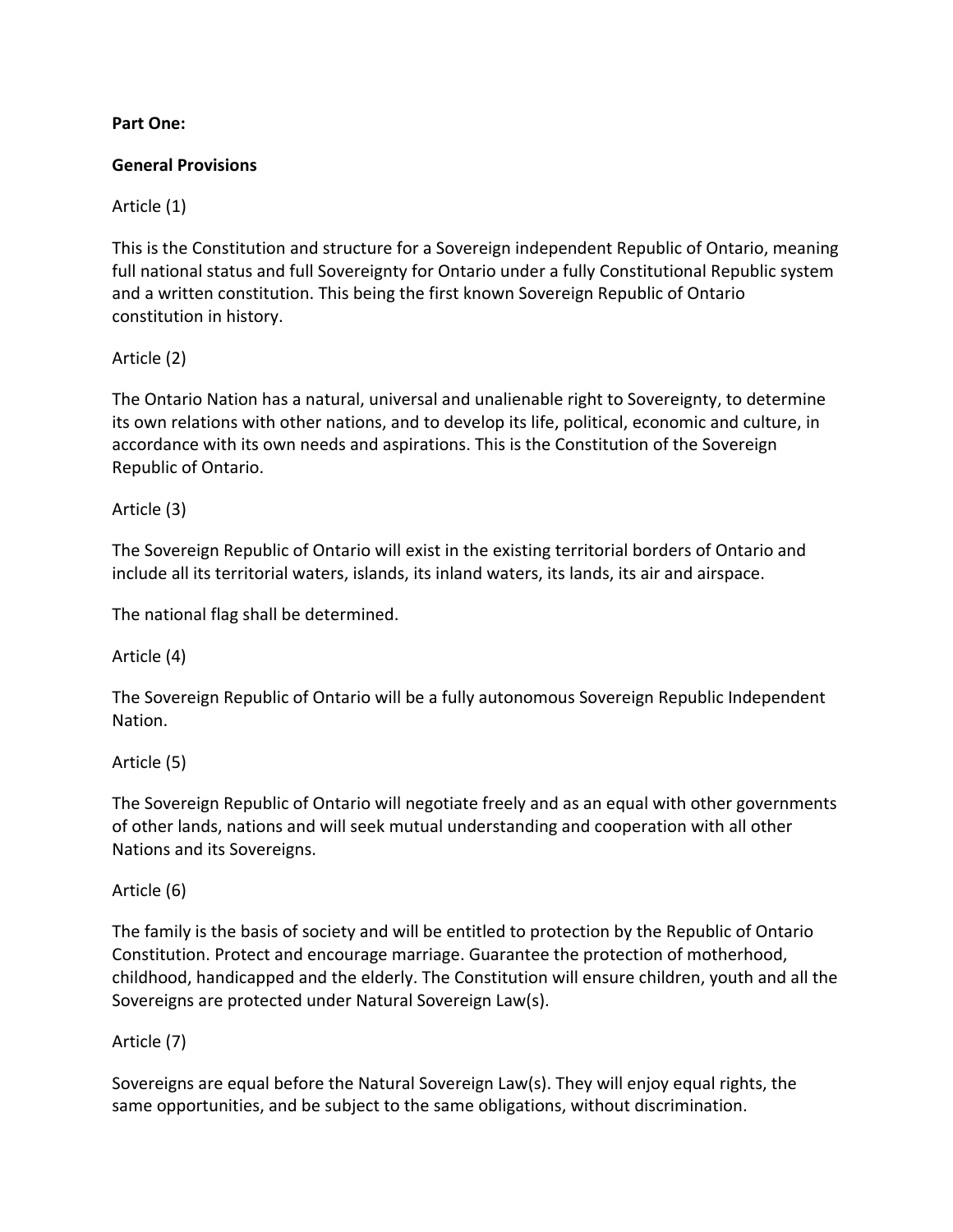#### **Part Two:**

Rights and Sovereign Freedoms

Article (8)

Sovereign rights and freedoms for man and woman will be protected by the Republic of Ontario Constitution. The Constitution will protect such rights and freedoms.

Article (9)

The Republic of Ontario Constitution guarantees every Sovereign equal opportunities and shall provide an appropriate standard of living. The Nation shall also guarantee the right of free passage, work, education, medical care, and social security, the right of intellectual and private property. The Republic of Ontario Constitution will guarantee the fair distribution of national wealth among Sovereigns, and all Regions and Counties.

Article (10)

The duty of each Sovereign is the safeguarding of our national unity, our constitution and the defence of the Republic of Ontario.

Article (11)

The Republic of Ontario will guarantee the rights of Natural Sovereign Law(s)..

Article (12)

Sovereigns homes will have their sanctity and may not be entered or inspected except in cases prescribed by the Natural Sovereign Law(s).

Article (13)

The Natural Sovereign Law(s) will protect the inviolability of the private life of Sovereigns by unlawful surveillance, except by judicial warrant in accordance with the provisions of the Natural Sovereign Law(s).

Article (14)

Correspondence, telephone calls and other means of communication will have their sanctity and their privacy will be guaranteed. They will not be monitored except by a judicial warrant in accordance with the provisions of Natural Sovereign Law(s).

Article (15)

Freedom of opinion for individuals and groups, freedom of scientific research, freedom of communication, liberty of the press, printing, publication and mass media, freedom of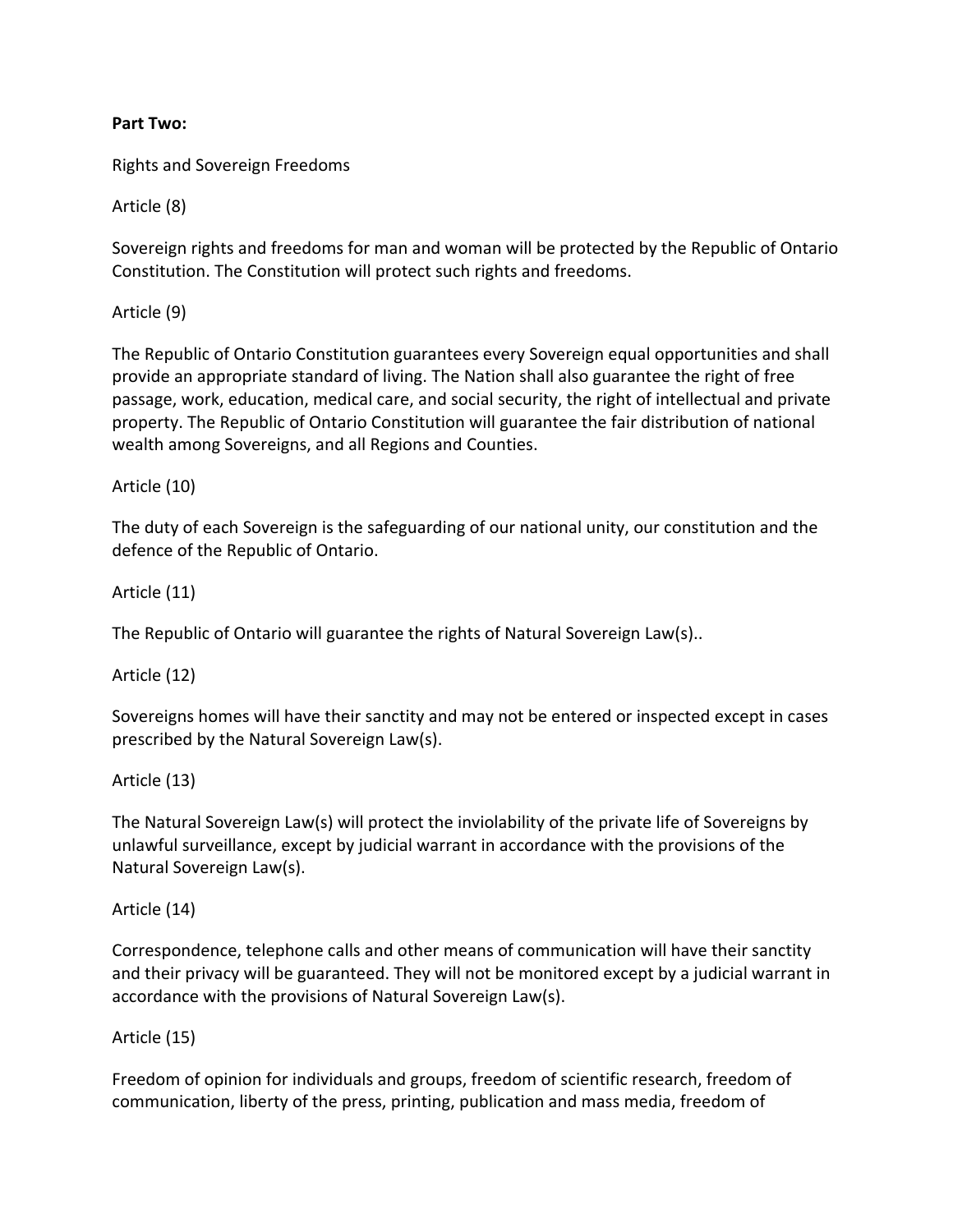movement, freedom of assembly, freedom of demonstration and freedom of peaceful strike will be guaranteed by the Republic of Ontario Constitution in accordance with the Natural Sovereign Law(s).

# Article (16)

The Republic of Ontario Constitution will guarantee the freedom of forming societies, Natural Sovereign Law(s) will be promulgated to regulate them. The establishment of clandestine or armed societies or societies in violation of the public system or of Sovereign morals will be prohibited.

# Article (17)

Properties will be inviolable. No owner may be prevented from disposing of his property.

# **Part Three:**

Form of Republic of Ontario Administration during the Transitional Stage

# Article (18)

The Interim Transitional National Council is the supreme power in the Republic of Ontario and will undertake the works of the supreme sovereignty including legislation and laying down the general policy of the Republic of Ontario. The Transitional National Council shall be deemed as the sole legitimate Administrators of the Republic of Ontario Sovereigns and it will derive its legitimacy from the Declaration of the Sovereign Republic of Ontario Constitution. The Transitional National Council shall be entrusted to guarantee the national unity, the safety of the national territory, to embody and circulate values and morals, to ensure the safety of Sovereigns and expatriates, to ratify the international agreements and to establish the bases of the Sovereigns Constitutional Republic of Ontario.

# Article (19)

The Interim Transitional National Council shall consist of Administrators for the Local Councils. It must be taken into consideration in determining the Administrators of each local Council, the population density and the geographical standard of the city or the area which it represents. The Council may have the right to add new employees to perform the positions. The Council will hire the best qualified and proven expertise in these positions for these members. The Interim Transitional National Council will be held accountable to all the Sovereigns of the Republic of Ontario.

# Article (20)

The Interim Transitional National Council will recite The Affirmation of Office before The Interim Transitional National Council and other Members present.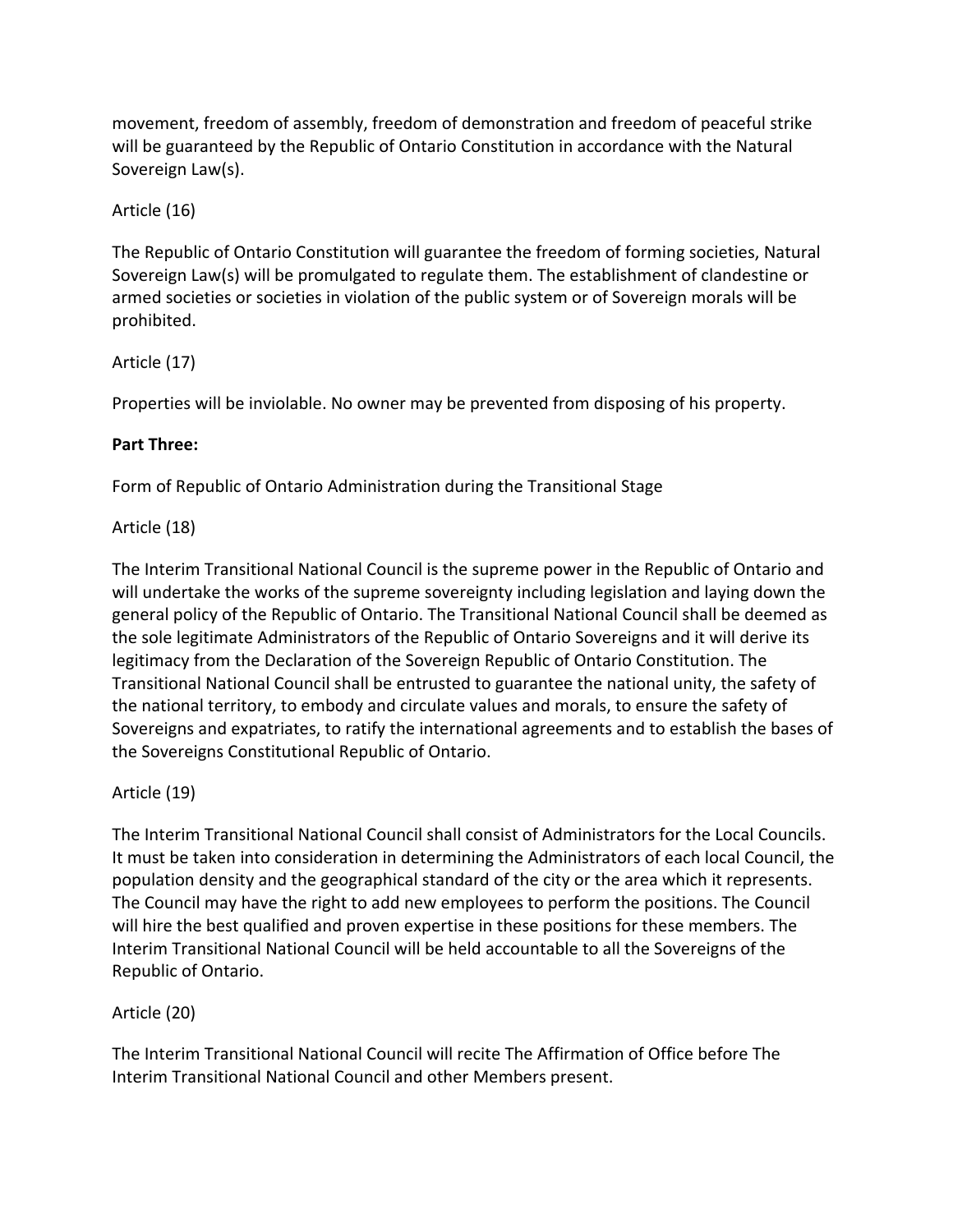### (AFFIRMATION OF OFFICE)

I do solemnly promise and declare that I will maintain the Constitution of the Republic of Ontario and uphold its law(s) and the law(s) of the land, that I will fulfill my duties faithfully and in accordance with the constitution and the law(s), and that my aspirations and capabilities will also be to the service and welfare of the Sovereigns of The Republic of Ontario, as well as to my immediate self and family.

### Article (21)

The Interim Transitional National Council will have its Natural Sovereign Law(s) and guidelines which will regulate the method of work therein and the manner to exercise the duties and functions thereof.

#### Article (22)

It shall be impermissible (not permitted or allowed) for any member of the Interim Transitional National Council to assume any executive public office. It will also be impermissible to combine the membership of the National Council with the membership of the Local Council. A member may neither be appointed in a Board of Directors of any company nor may he or she contribute to obligations made by the Administrators or made by one of the public institutions. Further, during the term of his/her membership, the member, his/she spouse or his/her children may not buy or rent any State property or lease or sell to or barter with the State any of his/her property or conclude a contract with the Nation in his/her capacity as obligator, supplier or contractor.

#### Article (23)

No membership in the National Council will be revoked except on the grounds of loss of one of the conditions of membership or the violation of his or her obligations as a member. The membership will be deemed invalid on the grounds of a decision taken by two-thirds of the Interim Transitional National Council members. The membership will end in cases of death, acceptance of resignation by the Interim Transitional National Council, losing of lawful competence or disability to perform duty. In case of revoking or expiration of the membership, the National Council shall hire the new member in replacement of the member whose membership was revoked or expired.

#### Article (24)

The seat of the Interim Transitional National Council is the Capital city of Toronto and it may establish an interim seat in other Cities if needed. However, the Council may meet in another place upon the request of the majority of its members.

Article (25)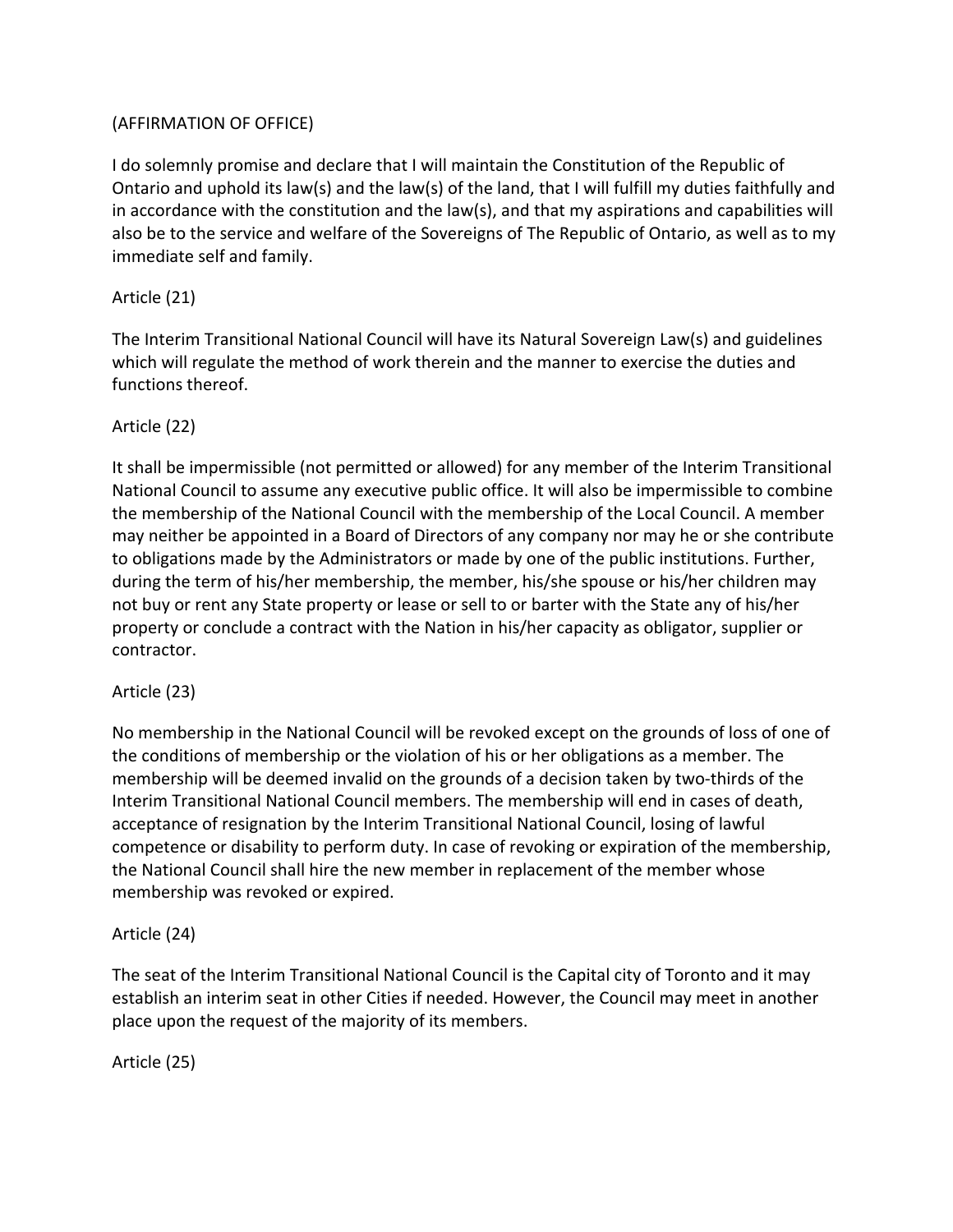The Transitional National Council will appoint an Executive Office or Interim Administration consisting of a Chairman and a sufficient number of members to manage the different sectors of the Nation. The Interim Transitional National Council shall have the right to dismiss the Chairman of the Executive Office or Interim Administration or any member thereof provided that such resolution shall be issued and adopted by the majority of two-thirds of the members of the Council.

The Chairman of the Executive Office or Interim Administration and the members thereof will be jointly liable before the Interim Transitional National Council for carrying out the general policy of the Nation in accordance with the instructions and directions of the Interim Transitional National Council. Each member will further be responsible for the works of the sector presided by him or her before the Executive Office or Interim Administration.

#### Article (26)

The Chairman of the Executive Office or the Interim Administration will take the Affirmation in the formula prescribed by Article (19) before carrying on their duties before the Interim Transitional National Council.

# (AFFIRMATION OF OFFICE)

I do solemnly promise and declare that I will maintain the Constitution of the Republic of Ontario and uphold its law(s) and the law(s) of the land, that I will fulfill my duties faithfully and in accordance with the Republic of Ontario Constitution and the law(s), and that my aspirations and capabilities will also be to the service and welfare of the Sovereigns of the Republic of Ontario, as well as to my immediate self and family.

#### Article (27)

The Executive Office or the Interim Administration will carry out the general policy of the Nation in accordance with the instructions and directions of the Interim Transitional National Council. The Executive Office or the Interim Administration shall as well undertake the issuance of the executive regulations of the issued Natural Sovereign Law(s). The Executive Office or the Interim Administration will also submit the draft of Natural Sovereign Law(s) to the Interim National Council to review and to take as it may deem appropriate in respect thereof.

#### Article (28)

The general budget of the Republic of Ontario will be issued by Natural Sovereign Law(s).

#### Article (29)

The Interim Transitional National Council will establish an Accounting Department which shall undertake financial control overall revenues, expenses, all movable and immovable property belonging to the Republic of Ontario. The accounting department will verify the optimum use of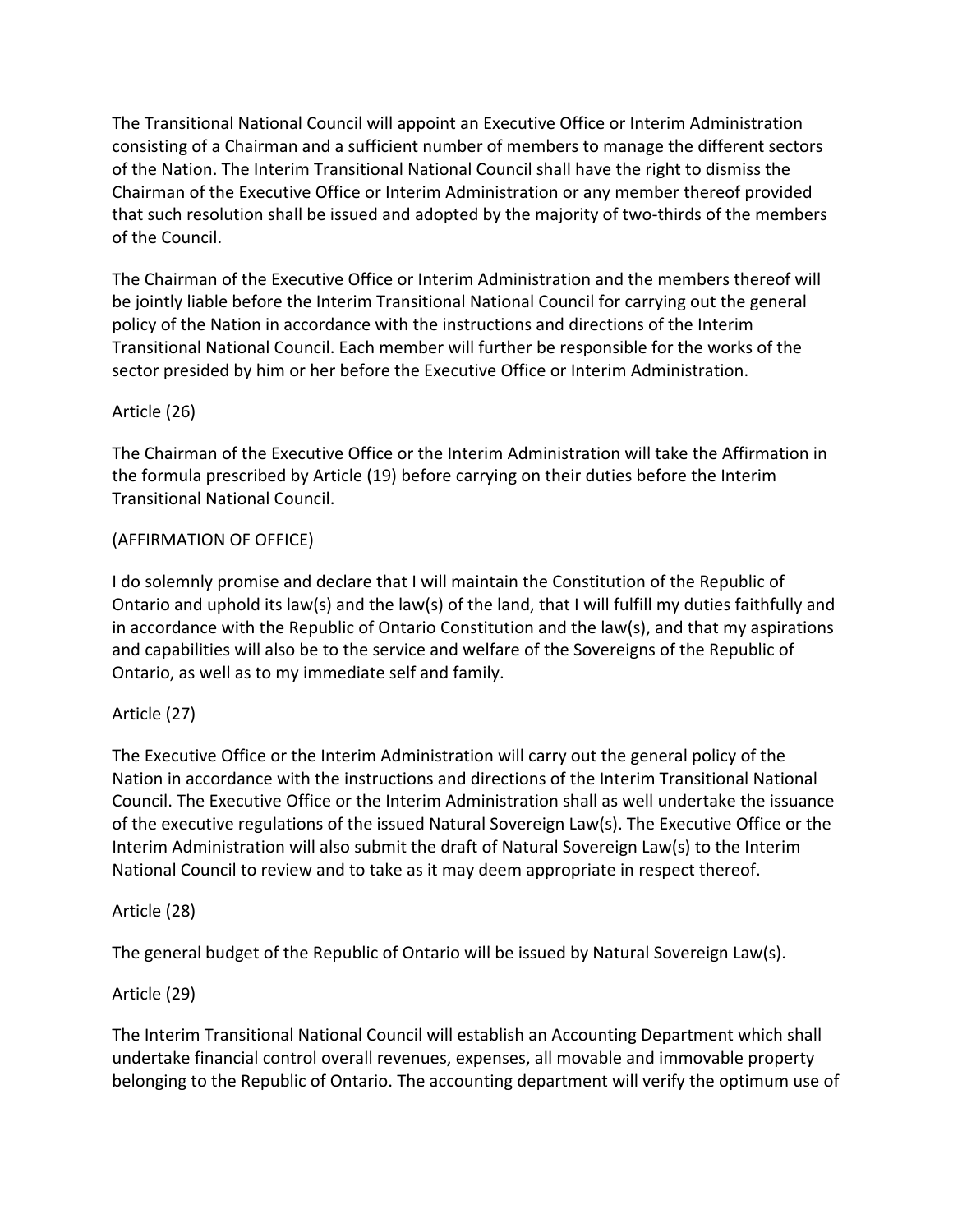such funds. It shall also submit a monthly report to the Interim National Council, the Executive Office and the Interim Administration.

Article (30)

The Interim Transitional National Council, if needed, will hire diplomatic employees of the Republic of Ontario abroad upon their qualification by the Executive Office.

### Article (31)

Prior to the liberation of the Republic of Ontario, the Interim Transitional National Council will be completed as approved by the Council as a whole. It will remain the Council which represents the supreme authority in the Republic of Ontario, it will be liable for managing the Nation until the National Public Conference is hired.

After the announcement of liberation, the Interim Transitional National Council will move to its headquarters in Toronto. The Interim Transitional National Council will form an interim Administration at all three levels within a period not exceeding thirty days and within a period not later than ninety days from the date liberation is announced and made known, the Council will:

1- Promulgate a Natural Sovereign Law(s) on employing the National Public Conference.

2- Appoint the National Supreme Commission.

3- Hiring Experienced Employees for the National Public Conference.

The National Public Conference will be hired within a period of sixty days from the date liberation is announced and made known.

The National Public Conference will consist of two hundred employee County members from among all the sons and daughters of the Republic of Ontario Sovereigns in accordance with the Natural Sovereign Law(s) of hiring experienced qualified individuals for the National Public Conference.

The Interim Transitional National Council will be dissolved upon holding the first meeting of the National Public Conference.

The Provisional Administration shall continue carrying on its works until an Interim Administration is formed.

The National Public Conference will, within a period not later than thirty days as of the date hereof, will:

1- County Administrators will hire experienced, qualified individuals for the Regional and Nation Administrators. The National Public Conference will further hire Sovereigns for those positions.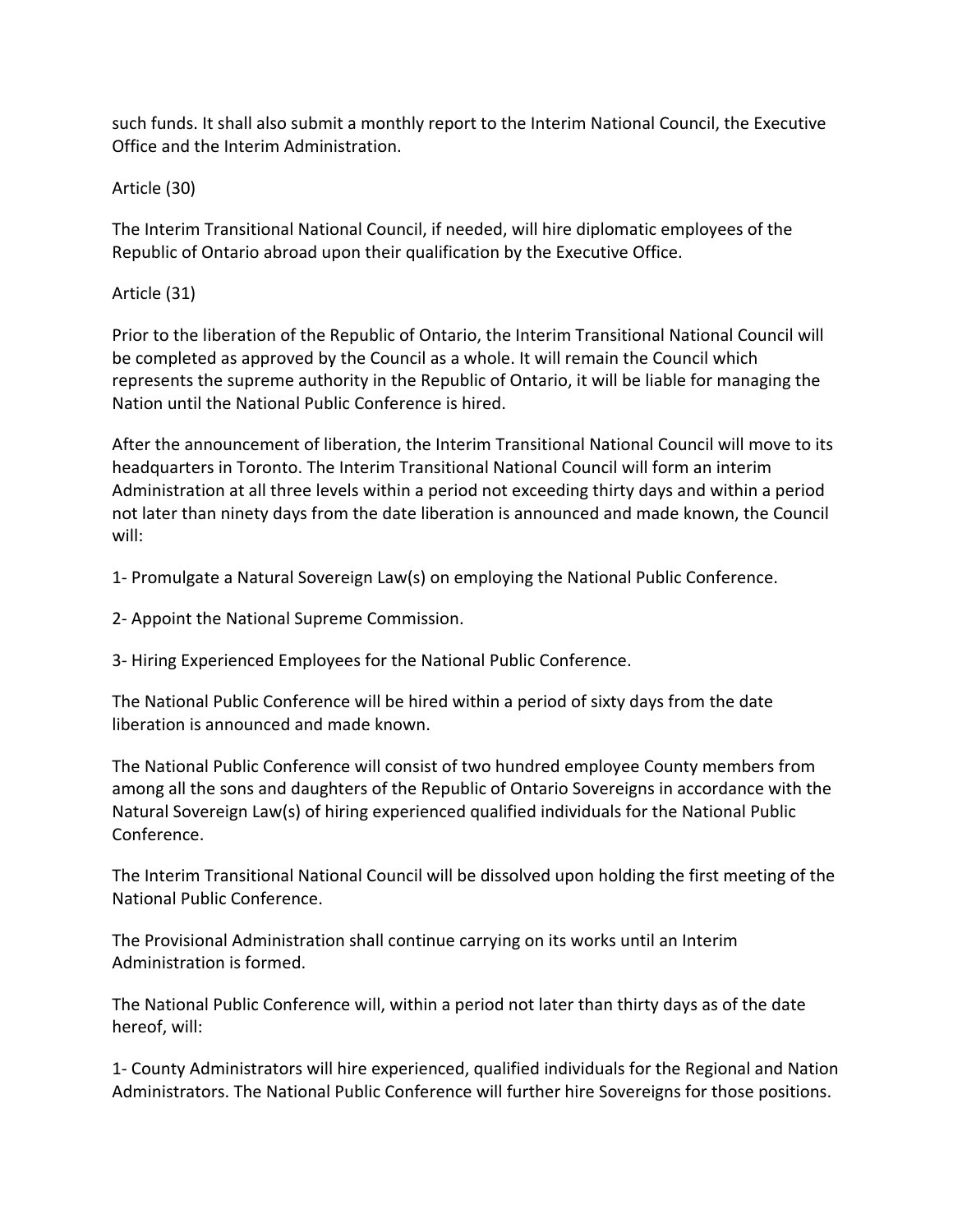2- Opt for a Constitutional Power to formulate the constitution draft for The Republic of Ontario which Power will be called The Republic of Ontario Constitutional Power for Formulating the Constitution provided that such Power shall finish submitting the constitution draft to the Conference within a period not exceeding sixty (60) days from the date of holding its first meeting.

The constitution draft shall be approved by the National Public Conference and will be referred to the sovereigns for a plebiscite with (Yes) or (No) within thirty days from the date of the approval thereof by the Conference. When the Republic of Ontario Sovereigns approves the Constitution by two-thirds of the majority of the sovereigns, the Constitutional Power shall then approve the constitution draft as being the Constitution for the Republic of Ontario. The National Public Conference will also approve the same. In case of disapproval from the Republic of Ontario Sovereigns, the Constitutional Power shall then be assigned to reformulate the constitution draft and the constitution draft shall be re-referred to the Sovereigns for a plebiscite within a period not exceeding thirty days.

The National Public Conference will issue the Natural Sovereign Law(s) in accordance with the Constitution within thirty days.

The public employment positions will be conducted within a period of ninety days from the date the Natural Sovereign Law(s) regulating the same are promulgated. Both the National Public Conference and the interim Administrators will oversee the preparation of all the requirements of conducting the hiring process in a transparent manner.

The National Commission for selected candidates for employees, which will be reformed by the Region Conference, will conduct the oversight under the supervision of the National Judicial authority from the Sovereigns.

The National Conference will announce the results of the selected candidates for the positions and will have the authority for meeting within a period not exceeding thirty days. In the first session thereof, the National Public Conference will be dissolved and the Administrators will fulfill their tasks.

By holding the first session of the Administration, the Interim Transitional National Council shall be deemed and taken as a caretaker for conducting business until permanent positions are approved in accordance with the Constitution.

#### **Part Four:**

Judicial Guarantees

Article (32)

There will be no crime or penalty except by virtue of the text of Natural Sovereign Law(s). Any sovereign will be innocent until he is proven guilty by a fair trial wherein he or she will be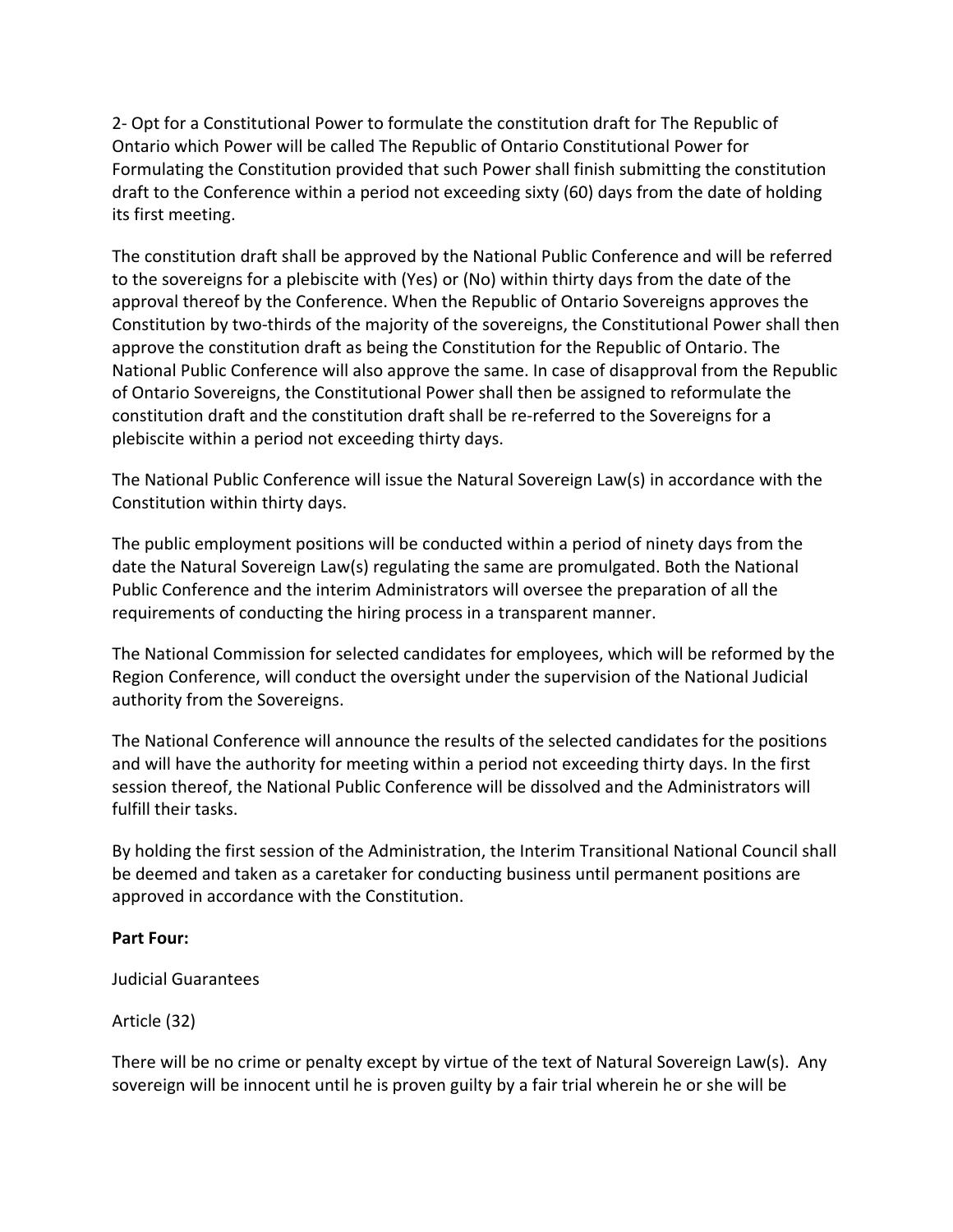granted the guarantees necessary to defend him or herself. Each sovereign will have the right of recourse to the judiciary authority in accordance with the Natural Sovereign Law(s).

# Article (33)

The Judiciary Authority will be independent. It will be exercised by courts of justice of different levels and competencies. They will issue their judgments in accordance with Natural Sovereign Law(s). Adjudicators and Grand Jury will be independent, subject to no other authority but Natural Sovereign Law(s).

Establishing Exceptional Courts will be prohibited.

# Article (34)

The right of resorting to the judiciary will be preserved and guaranteed for all sovereigns. Each sovereign will have the right to resort to his natural sovereign right (duty to act fairly). The Republic of Ontario will guarantee to bring the judiciary authorities near the litigants and will guarantee the swift determination of lawsuits.

Laws will not provide for the prohibition of judiciary authority to control any administrative decree.

#### **Part Five:**

Conclusive Provisions

Article (35)

The constitutional documents and Maritime laws that were applicable before applying this Declaration will be repealed.

Ref. The repeal of legislation (or piece of legislation) in whole or in part, will not be deemed by the act to have had or to involve a declaration that the legislation that was previously enforced or was considered by Parliament, or other body or person by whom the legislation was enacted to have been previously enforced.

# Article (36)

All the provisions prescribed in the existing legislation will continue to be effective in so far as they are not inconsistent with the provisions hereof until they are amended or repealed. Each reference in this legislation to the Sovereigns Administration or the General Sovereigns Administration will be deemed as a reference to the Interim Transitional National Council or the National Sovereigns Conference. Each reference to General Sovereigns Committee or the Sovereigns Committees will be deemed as a reference to the Executive Office. The members of the Executive Office, to the interim administrators, each within its respective area of